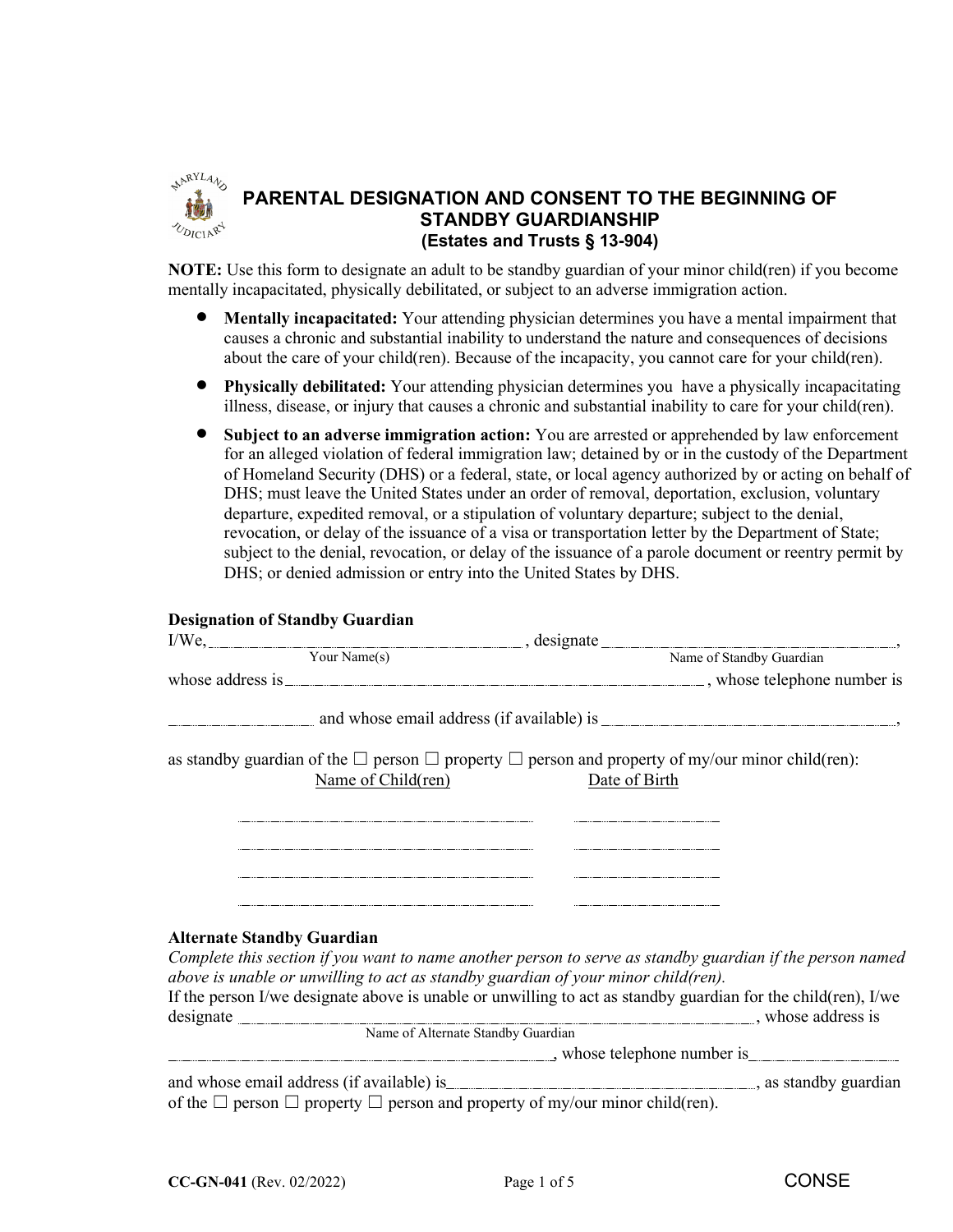### **Other Parties with Parental Rights**

*Complete this section if another person (or persons) has parental rights to the minor child(ren) (e.g., a biological parent or legal guardian).*

The following other person(s) has parental rights to the minor child(ren):

Name of person with parental rights:

Relationship to minor child(ren): example and the control of the control of the control of the control of the control of the control of the control of the control of the control of the control of the control of the control

### *(select one):*

 $\Box$  They consent to this designation of standby guardian below. (See Consent to Designation of Standby Guardian on page 5 of this form).

☐ They have not consented to the designation of standby guardian because he/she (*check all that apply*):

 $\Box$  is mentally or physically unable to give consent

 $\Box$  abandoned the child

- $\Box$  no longer has legal custody of the child
- $\Box$  lives in another country
- $\Box$  parentage unknown

 $\Box$  cannot be located and the following efforts have been made to locate him/her:

Name of person with parental rights:

Relationship to minor child(ren):

*(select one):*

- $\Box$  They consent to this designation of standby guardian below. (See Consent to Designation of Standby Guardian on page 5 of this form).
- ☐ They have not consented to the designation of standby guardian because he/she (*check all that apply*):
	- $\Box$  is mentally or physically unable to give consent
	- $\Box$  abandoned the child
	- $\Box$  no longer has legal custody of the child
	- $\Box$  lives in another country
	- $\Box$  parentage unknown
	- $\Box$  cannot be located and the following efforts have been made to locate him/her:

### **Consent to the Beginning of the Standby Guardianship**

I/We consent to the beginning of the standby guardianship when *(select all that apply):*

- $\Box$  the standby guardian receives a determination that I am/we are **mentally incapacitated** (definition on page 1) from my/our attending physician.
- ☐ the standby guardian receives a determination that I am/we are **physically debilitated** (definition on page 1) from my/our attending physician and a copy of the birth certificate for each minor child.
- $\Box$  the standby guardian receives evidence that I am/we are **subject to an adverse immigration action (definition on page 1).**

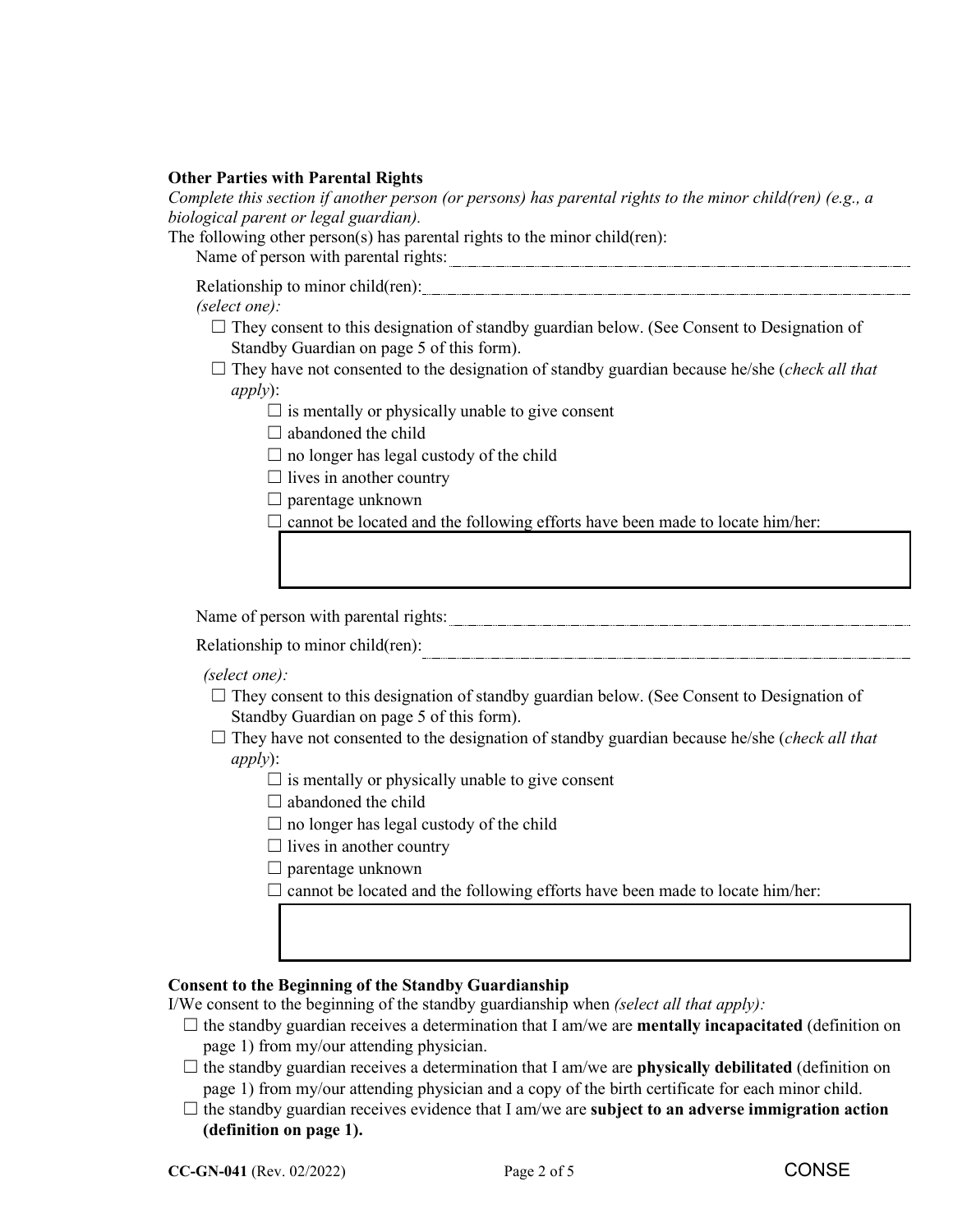### **Powers and Duties of Standby Guardian of Person**

*Complete this section if you want the standby guardian to act as the minor child(ren)'s guardian of the person. A guardian of the person makes non-financial decisions (e.g., housing, medical care, education, clothing, food, and everyday needs).* 

I/We grant the standby guardian of the person the authority to (*check all that apply*):

- $\Box$  provide for the child(ren)'s physical and mental well-being, including, providing food and shelter.
- $\Box$  make educational decisions and take educational actions on behalf of the child(ren), including enrolling the child(ren) in school, picking them up from school, making special education decisions, and obtaining educational records.
- $\Box$  make medical treatment decisions for the child(ren), including determining and consenting to medical, psychological, and dental treatment, obtaining information and medical and hospital records, authorizing hospital admissions and discharges, and consulting with health care providers.
- $\Box$  make domestic and international travel arrangements for the child(ren), accompany the child(ren) on trips, and make related arrangements including hotel and other accommodations.
- $\Box$  receive and use public benefits and child support payable on behalf of the minor child(ren).
- $\Box$  take any other action required for the child(ren) as I/we might or could take in the best interest of the child(ren).

Special instructions or limitations (if any):

### **Powers and Duties of Standby Guardian of the Property**

*Complete this section if you want the standby guardian to act as the minor child(ren)'s guardian of the property. A guardian of the property makes financial decisions (e.g., paying bills or costs to cover the child(ren)'s personal needs, applying for benefits, paying taxes).* 

I/We grant the standby guardian of the property the authority to (*check all that apply*):

 $\Box$  apply funds from the guardianship estate needed for the minor child(ren)'s clothing, support, care, protection, welfare, and education.

 $\Box$  apply for public benefits and child support payable on behalf of the minor child(ren). Special instructions or limitations (if any):

The following is all property in which the minor child(ren) has interest including an absolute interest, a joint interest, or an interest less than absolute (*attach additional sheets if needed*). Sole owner, joint owner (specific

| Propert | Location | alue | <u>SOIC OWNER, JOIN OWNER (SPECIFIC</u><br>type), life tenant, trustee,<br>custodian agent, etc. |
|---------|----------|------|--------------------------------------------------------------------------------------------------|
|         |          |      |                                                                                                  |
|         |          |      |                                                                                                  |
|         |          |      |                                                                                                  |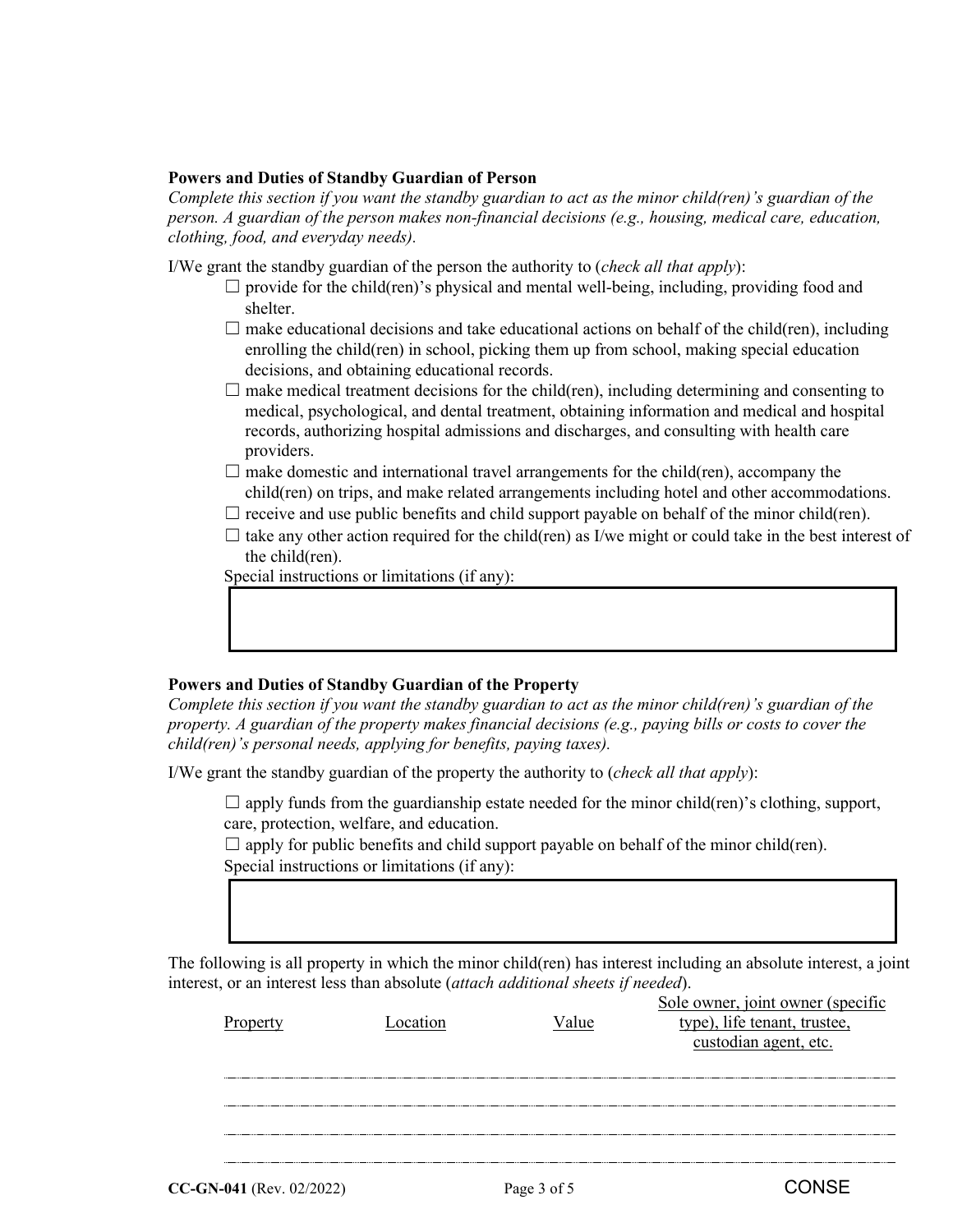#### **Termination and Revocation of Standby Guardianship**

I/We understand that the standby guardian's authority will end after 180 days unless by that date the standby guardian petitions the court for appointment as guardian.

I/We also understand that I/we retain full parental rights even after the beginning of the standby guardian's authority, and **may revoke the standby guardianship at any time.**

## **Designating Parent's Signature**

| Date                                                      |                                                                        | Parent 1 Signature                                                                                                                                                                                                                                                                                                                           |
|-----------------------------------------------------------|------------------------------------------------------------------------|----------------------------------------------------------------------------------------------------------------------------------------------------------------------------------------------------------------------------------------------------------------------------------------------------------------------------------------------|
|                                                           |                                                                        | Address                                                                                                                                                                                                                                                                                                                                      |
|                                                           |                                                                        | City, State, Zip                                                                                                                                                                                                                                                                                                                             |
|                                                           | Date                                                                   | Parent 2 Signature (if applicable)                                                                                                                                                                                                                                                                                                           |
|                                                           |                                                                        | Address                                                                                                                                                                                                                                                                                                                                      |
|                                                           |                                                                        | City, State, Zip<br><b>OR</b>                                                                                                                                                                                                                                                                                                                |
|                                                           | Name                                                                   | sign on behalf of and at the direction of                                                                                                                                                                                                                                                                                                    |
| Name of Parent(s)                                         |                                                                        | , who is/are physically unable to sign this designation.                                                                                                                                                                                                                                                                                     |
|                                                           |                                                                        |                                                                                                                                                                                                                                                                                                                                              |
|                                                           | Date<br><b>Witnesses to Designation of Standby Guardian Signatures</b> | Signature<br>We declare that the person(s) whose name appears above signed this document in our presence, or was<br>physically unable to sign and asked another to sign this document, who did so in our presence. We further<br>declare that we are at least 18 years of age and not the person designated as standby guardian or alternate |
|                                                           |                                                                        |                                                                                                                                                                                                                                                                                                                                              |
|                                                           | Date                                                                   | Witness 1 Signature<br>Address                                                                                                                                                                                                                                                                                                               |
|                                                           |                                                                        | City, State, Zip                                                                                                                                                                                                                                                                                                                             |
|                                                           | Date                                                                   | Witness 2 Signature                                                                                                                                                                                                                                                                                                                          |
|                                                           |                                                                        | Address                                                                                                                                                                                                                                                                                                                                      |
|                                                           |                                                                        | City, State, Zip                                                                                                                                                                                                                                                                                                                             |
| standby guardian.<br><b>Standby Guardian Signature(s)</b> | Date                                                                   | Signature of Standby Guardian                                                                                                                                                                                                                                                                                                                |

**CC-GN-041** (Rev. 02/2022) Page 4 of 5 CONSE